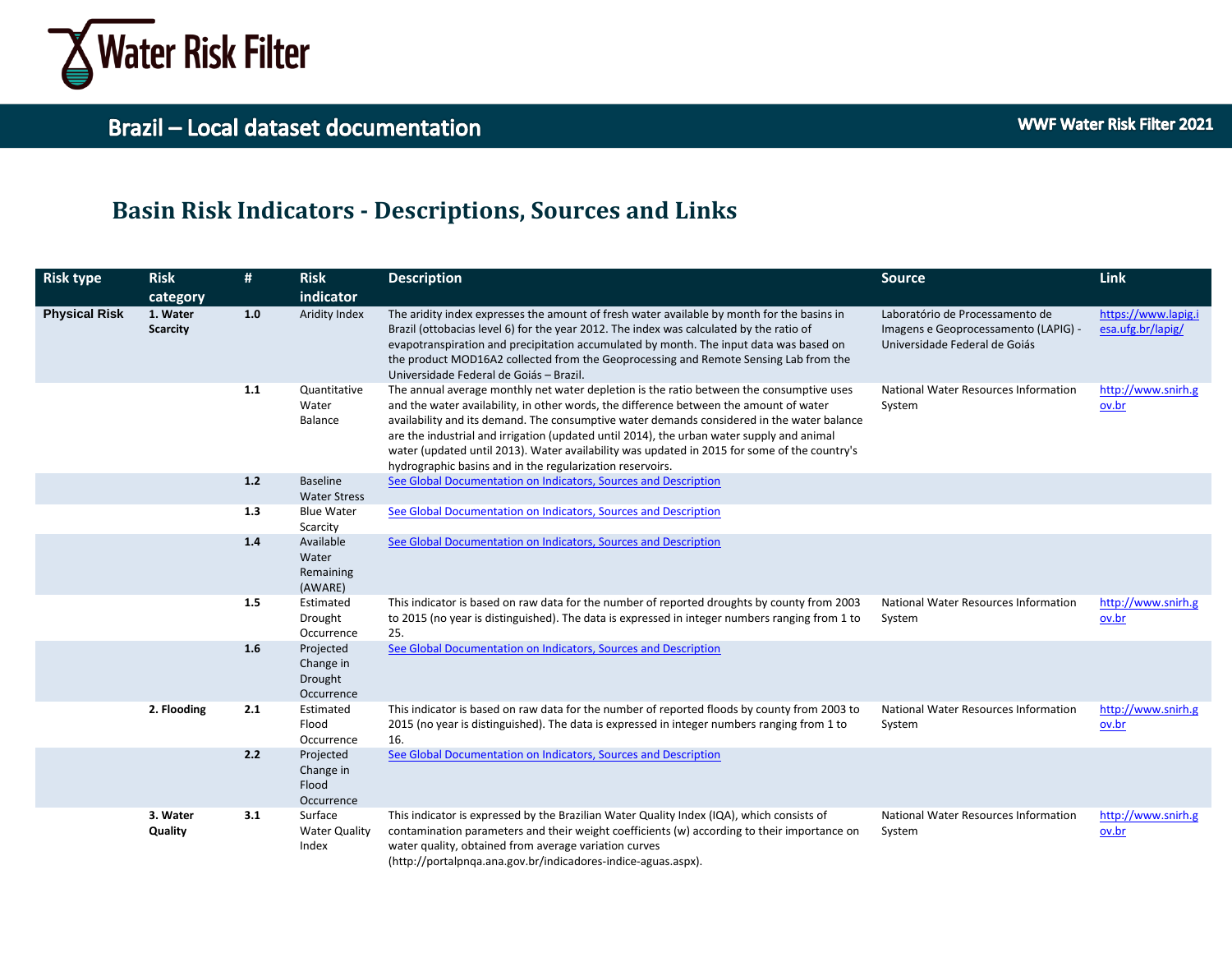

| <b>Risk type</b> | <b>Risk</b><br>category | #     | <b>Risk</b><br>indicator           | <b>Description</b>                                                                 | <b>Source</b>                                                                                                                                                                                                             | Link                                                |
|------------------|-------------------------|-------|------------------------------------|------------------------------------------------------------------------------------|---------------------------------------------------------------------------------------------------------------------------------------------------------------------------------------------------------------------------|-----------------------------------------------------|
|                  |                         | 3.1.1 | Nitrogen<br>loading                | This indicator was produced to inform the Surface Water Contamination Index.       | Vörösmarty, C. J., McIntyre, P. B.,<br>Gessner, M. O., Dudgeon, D., Prusevich,<br>A., Green, P.,  & Davies, P. M. (2010).<br>Global threats to human water security<br>and river biodiversity. Nature,<br>467(7315), 555. | https://www.nature<br>.com/articles/natur<br>e09440 |
|                  |                         | 3.1.2 | Phosphorus<br>loading              | This indicator was based on the average of phosphorus gauged for monitored basins. | National Water Resources Information<br>System                                                                                                                                                                            | http://www.snirh.g<br>ov.br                         |
|                  |                         | 3.1.3 | Pesticide<br>loading               | This indicator was produced to inform the Surface Water Contamination Index.       | Vörösmarty, C. J., McIntyre, P. B.,<br>Gessner, M. O., Dudgeon, D., Prusevich,<br>A., Green, P.,  & Davies, P. M. (2010).<br>Global threats to human water security<br>and river biodiversity. Nature,<br>467(7315), 555. | https://www.nature<br>.com/articles/natur<br>e09440 |
|                  |                         | 3.1.4 | Soil salination                    | This indicator was produced to inform the Surface Water Contamination Index.       | Vörösmarty, C. J., McIntyre, P. B.,<br>Gessner, M. O., Dudgeon, D., Prusevich,<br>A., Green, P.,  & Davies, P. M. (2010).<br>Global threats to human water security<br>and river biodiversity. Nature,<br>467(7315), 555. | https://www.nature<br>.com/articles/natur<br>e09440 |
|                  |                         | 3.1.5 | Organic<br>loading (BOD)           | This indicator was based on the BOD average.                                       | National Water Resources Information<br>System                                                                                                                                                                            | http://www.snirh.g<br>ov.br                         |
|                  |                         | 3.1.6 | Sediment<br>loading<br>(Turbidity) | This indicator was based on the average of turbidity gauged in 2014.               | National Water Resources Information<br>System                                                                                                                                                                            | http://www.snirh.g<br>ov.br                         |
|                  |                         | 3.1.7 | <b>Mercury</b><br>loading          | This indicator was produced to inform the Surface Water Contamination Index.       | Vörösmarty, C. J., McIntyre, P. B.,<br>Gessner, M. O., Dudgeon, D., Prusevich,<br>A., Green, P.,  & Davies, P. M. (2010).<br>Global threats to human water security<br>and river biodiversity. Nature,<br>467(7315), 555. | https://www.nature<br>.com/articles/natur<br>e09440 |
|                  |                         | 3.1.8 | Potential<br>Acidification         | This indicator was produced to inform the Surface Water Contamination Index.       | Vörösmarty, C. J., McIntyre, P. B.,<br>Gessner, M. O., Dudgeon, D., Prusevich,<br>A., Green, P.,  & Davies, P. M. (2010).<br>Global threats to human water security<br>and river biodiversity. Nature,<br>467(7315), 555. | https://www.nature<br>.com/articles/natur<br>e09440 |
|                  |                         | 3.1.9 | <b>Thermal</b><br>alteration       | This indicator was produced to inform the Surface Water Contamination Index.       | Vörösmarty, C. J., McIntyre, P. B.,<br>Gessner, M. O., Dudgeon, D., Prusevich,<br>A., Green, P.,  & Davies, P. M. (2010).<br>Global threats to human water security<br>and river biodiversity. Nature,<br>467(7315), 555. | https://www.nature<br>.com/articles/natur<br>e09440 |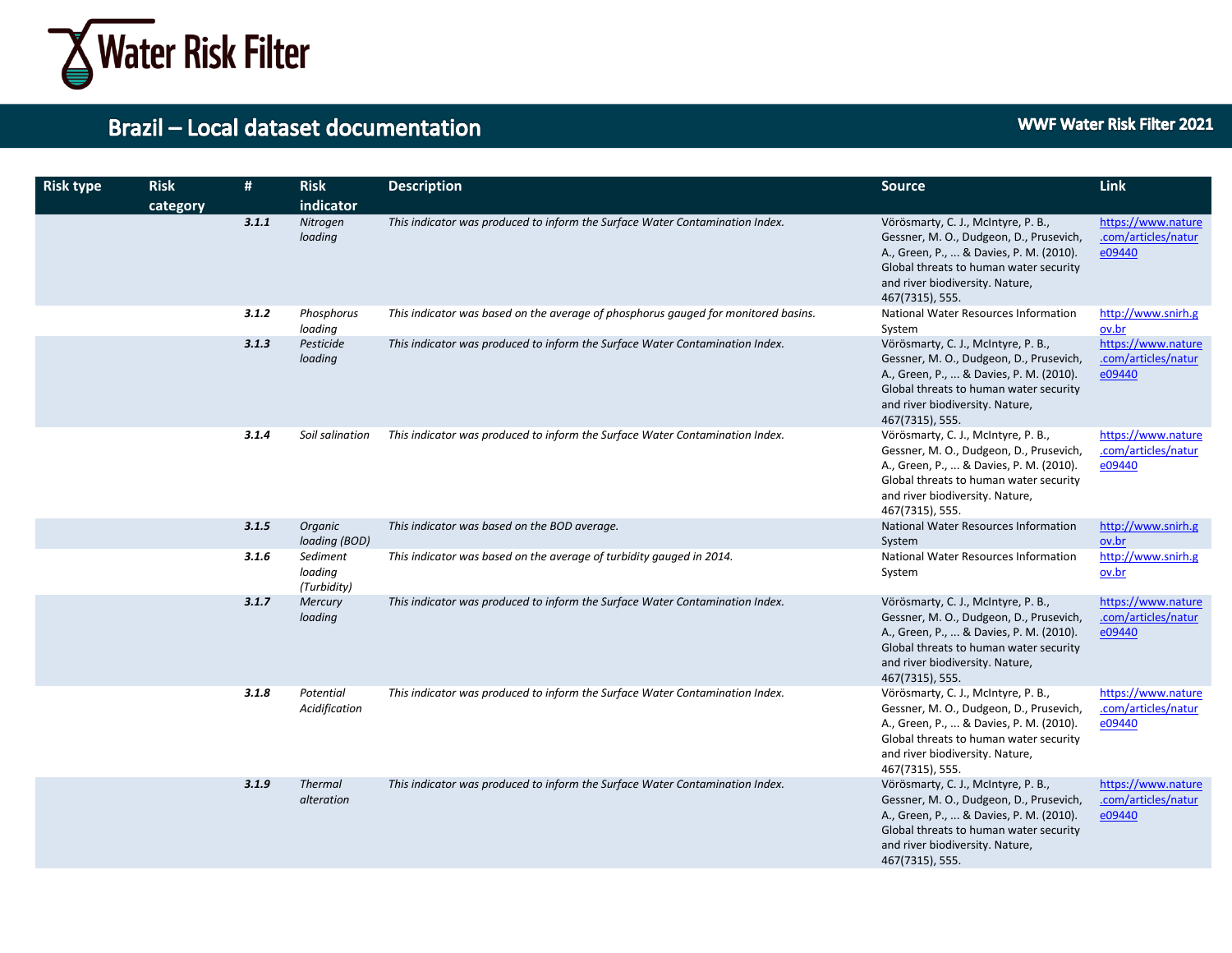

| <b>Risk type</b>       | <b>Risk</b><br>category                | $\#$ | <b>Risk</b><br>indicator                                                   | <b>Description</b>                                              | <b>Source</b> | <b>Link</b> |
|------------------------|----------------------------------------|------|----------------------------------------------------------------------------|-----------------------------------------------------------------|---------------|-------------|
|                        | 4. Ecosystem<br><b>Services Status</b> | 4.1  | Fragmentatio<br>n Status of<br>Rivers                                      | See Global Documentation on Indicators, Sources and Description |               |             |
|                        |                                        | 4.2  | Catchment<br>Ecosystem<br>Services<br>Degradation<br>Level                 | See Global Documentation on Indicators, Sources and Description |               |             |
|                        |                                        | 4.3  | Projected<br>Impacts on<br>Freshwater<br>Biodiversity                      | See Global Documentation on Indicators, Sources and Description |               |             |
| <b>Regulatory Risk</b> | 5. Enabling<br><b>Environment</b>      | 5.1  | Freshwater<br><b>Policy Status</b><br>(SDG 6.5.1)                          | See Global Documentation on Indicators, Sources and Description |               |             |
|                        |                                        | 5.2  | Freshwater<br>Law Status<br>(SDG 6.5.1)                                    | See Global Documentation on Indicators, Sources and Description |               |             |
|                        |                                        | 5.3  | Implementati<br>on Status of<br>Water<br>Management<br>Plans (SDG<br>6.5.1 | See Global Documentation on Indicators, Sources and Description |               |             |
|                        | 6. Institutions<br>& Governance        | 6.1  | Corruption<br>Perceptions<br>Index                                         | See Global Documentation on Indicators, Sources and Description |               |             |
|                        |                                        | 6.2  | Freedom in<br>the World<br>Index                                           | See Global Documentation on Indicators, Sources and Description |               |             |
|                        |                                        | 6.3  | <b>Business</b><br>Participation<br>in Water<br>Management<br>(SDG 6.5.1)  | See Global Documentation on Indicators, Sources and Description |               |             |
|                        | 7.<br>Management<br><b>Instruments</b> | 7.1  | Management<br>Instruments<br>for Water<br>Management<br>(SDG 6.5.1)        | See Global Documentation on Indicators, Sources and Description |               |             |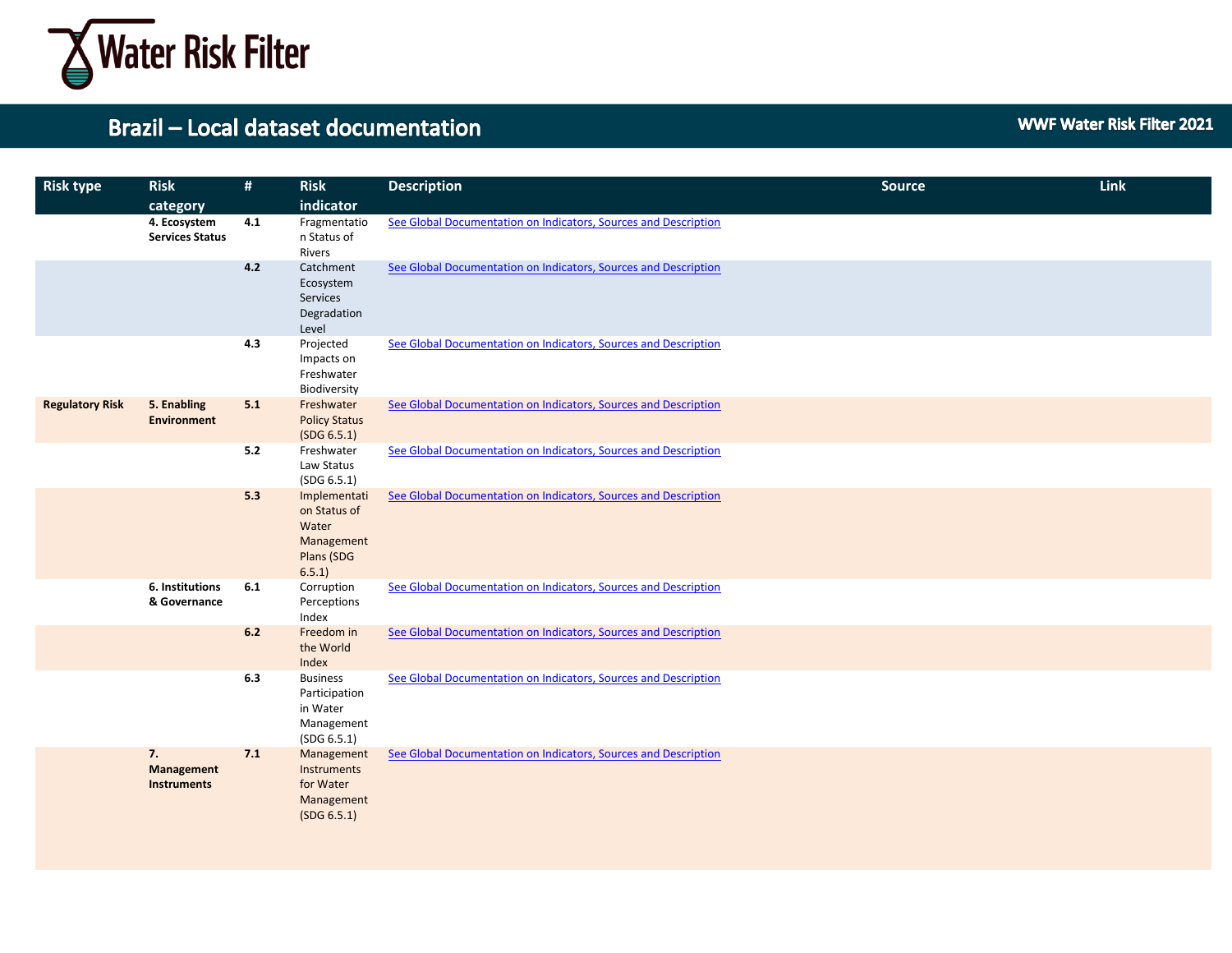

| <b>Risk type</b>            | <b>Risk</b><br>category                  | #    | <b>Risk</b><br>indicator                                                              | <b>Description</b>                                                                                                                                                                                                                                                                                                                                                                      | <b>Source</b>                                  | Link                                                     |
|-----------------------------|------------------------------------------|------|---------------------------------------------------------------------------------------|-----------------------------------------------------------------------------------------------------------------------------------------------------------------------------------------------------------------------------------------------------------------------------------------------------------------------------------------------------------------------------------------|------------------------------------------------|----------------------------------------------------------|
|                             |                                          | 7.2  | Groundwater<br>Monitoring<br>Data<br>Availability<br>and<br>Management                | See Global Documentation on Indicators, Sources and Description                                                                                                                                                                                                                                                                                                                         |                                                |                                                          |
|                             |                                          | 7.3  | Density of<br>Runoff<br>Monitoring<br><b>Stations</b>                                 | See Global Documentation on Indicators, Sources and Description                                                                                                                                                                                                                                                                                                                         |                                                |                                                          |
|                             | 8.<br>Infrastructure<br>& Finance        | 8.1  | Access to Safe<br><b>Drinking</b><br>Water                                            | The underlying data for this risk indicator comes from the conditions of access of drinking<br>water structure by county. It is a qualitative assessment obtained from the National Water<br>Resources Information System.                                                                                                                                                              | National Water Resources Information<br>System | http://www.snirh.g<br>ov.br                              |
|                             |                                          | 8.2  | Access to<br>Sanitation                                                               | See Global Documentation on Indicators, Sources and Description                                                                                                                                                                                                                                                                                                                         |                                                |                                                          |
|                             |                                          | 8.3  | Financing for<br>Water<br>Resource<br>Development<br>and<br>Management<br>(SDG 6.5.1) | See Global Documentation on Indicators, Sources and Description                                                                                                                                                                                                                                                                                                                         |                                                |                                                          |
| Reputational<br><b>Risk</b> | 9. Cultural<br>Importance                | 9.1  | Cultural/Relig<br>ious Water<br>Roles                                                 | The main input for this risk indicator is the official indigenous lands across the country from<br>the official organization National Indian Foundation<br>(http://www.funai.gov.br/index.php/shape). This parameter assumes that on the basins with<br>indigenous lands within their boundaries, the water is considered somehow important to<br>cultural and/or religious activities. | <b>FUNAI - National Indian Foundation</b>      | http://www.funai.g<br>ov.br/index.php/sh<br>$\mathbf{a}$ |
|                             | 10.<br><b>Biodiversity</b><br>Importance | 10.1 | Freshwater<br>Endemism                                                                | See Global Documentation on Indicators, Sources and Description                                                                                                                                                                                                                                                                                                                         |                                                |                                                          |
|                             |                                          | 10.2 | Freshwater<br>Biodiversity<br>Richness                                                | See Global Documentation on Indicators, Sources and Description                                                                                                                                                                                                                                                                                                                         |                                                |                                                          |
|                             | 11. Media<br><b>Scrutiny</b>             | 11.1 | National<br>Media<br>Coverage                                                         | See Global Documentation on Indicators, Sources and Description                                                                                                                                                                                                                                                                                                                         |                                                |                                                          |
|                             |                                          | 11.2 | <b>Global Media</b><br>Coverage                                                       | See Global Documentation on Indicators, Sources and Description                                                                                                                                                                                                                                                                                                                         |                                                |                                                          |
|                             | 12. Conflict                             | 12.1 | <b>Conflict News</b><br>Events                                                        | See Global Documentation on Indicators, Sources and Description                                                                                                                                                                                                                                                                                                                         |                                                |                                                          |